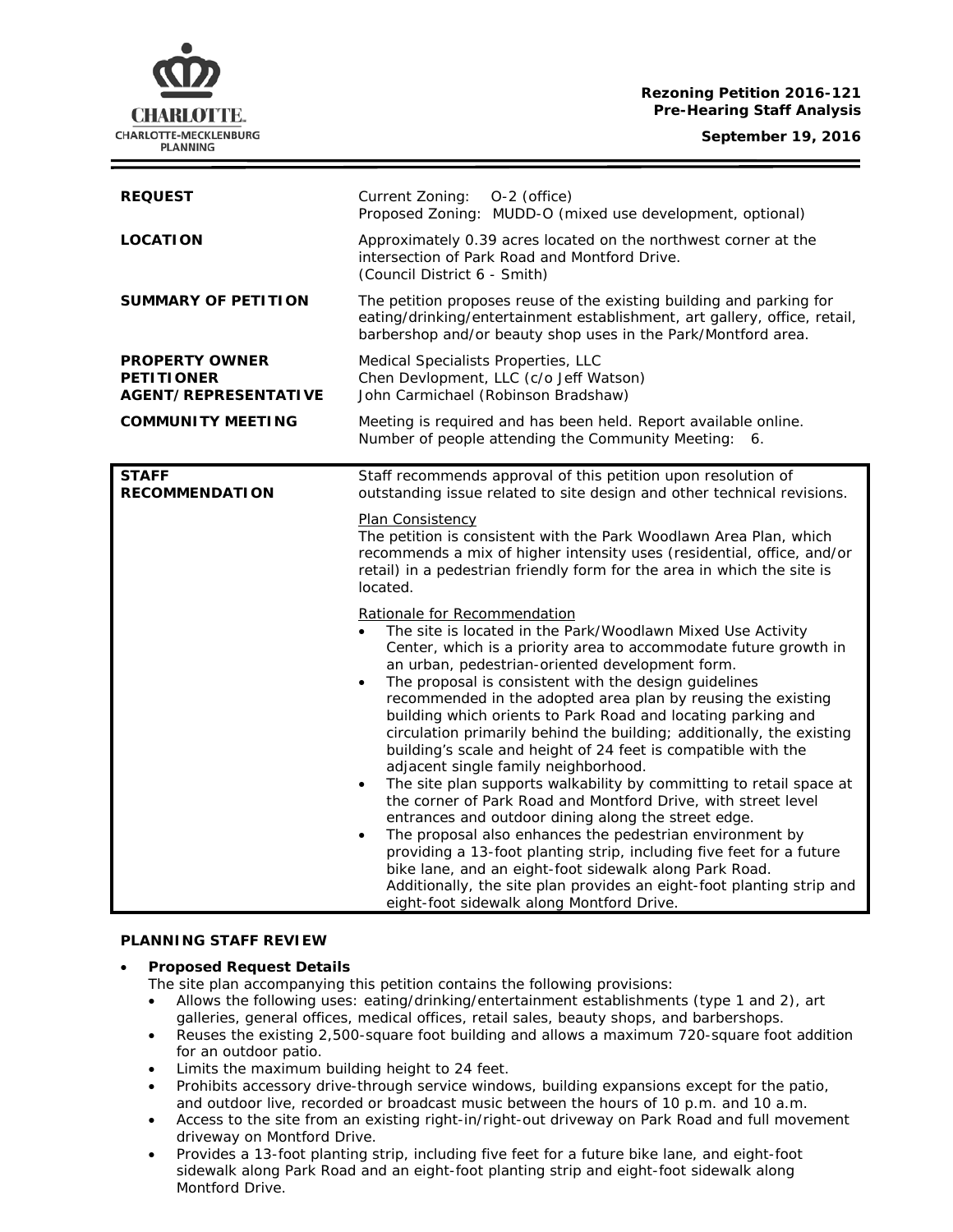- Limits the height of detached lighting to 21 feet.
- Requests the following Optional Provisions:
	- Allow the northern and western property lines to not be required to meet the parking lot screening requirements. This request is to facilitate the reuse of the existing parking facilities.
	- Allow the existing structure and any renovations to not be required to meet the urban design and development standards of Section 9.8506 of the Zoning Ordinance. The request is to facilitate the reuse of the existing building.
	- Allow the existing parking lot to remain in place and not be required to meet Section 9.8507 which prohibits surface level parking in the setback and between the use and setback. This is to facilitate the reuse of the existing parking facilities.

#### • **Existing Zoning and Land Use**

- The subject site and properties to the north along Park Road are zoned O-2 (office) and are developed with low-scale office uses.
- Across Park Road, to the east, are properties in B-1 (neighborhood business) zoning and developed with a mixture of retail, eating/drinking/entertainment establishment (EDEE), office and other business uses.
- The property to the south across Montford Drive is zoned MUDD(CD) (mixed used development, conditional) with an EDEE and retail building under construction; further south are properties in O-2 (office) zoning developed with office uses.
- Properties west of the site are zoned R-4 (single family residential) and are developed with single family homes in the Madison Park neighborhood.
- See "Rezoning Map" for existing zoning in the area.

# • **Rezoning History in Area**

- Recent rezonings approved in the area include:
	- Petition 2016-030 rezoned five acres southeast of the subject site, located on the south side of Mockingbird Lane between Park Road and Hedgemore Drive, from MUDD(CD) (mixed use development, conditional) to MUDD-O (mixed use development, optional) to allow 360 residential units, plus 17,000 square feet of retail/commercial uses.
	- Petition 2015-120 rezoned 10.7 acres southeast of the subject site, located on the southeast corner of Park Road and Abbey Place, from O-1 (office) to MUDD-O (mixed use development, optional) to allow up to 600,000 square feet of commercial uses, including 228,324 square feet of existing office, and 450 residential units, with a hotel conversion provision, with building height of up to 120 feet
	- Petition 2015-053 rezoned 0.37 acres south of the subject site, on the southwest corner of Montford Drive and Park Road, from O-2 (office) to MUDD(CD) (mixed use development, conditional) to allow 4,700 square feet of retail uses.
	- Petition 2014-116 Rezoned 9.07 acres southwest of the subject site, located on the north and south sides of Abbey Place west of Park Road, from R-17MF (multi-family residential) to UR-2(CD) (urban residential, conditional) to allow 265 new multi-family dwelling units.
	- Petition 2014-028 rezoned 1.6 acres southeast of the subject site, located on the southeast corner of Abbey Place and Hedgemore Drive, from O-1 (office) to MUDD(CD) (mixed use development, conditional) to allow 150 multi-family dwelling units.
	- Petition 2012-095 rezoned 0.35 acres south of the subject site, located on the northwest corner of Mockingbird Lane and Park Road, from O-2 (office) to MUDD-O (mixed use development, optional) to allow 9,052 square feet of retail uses.

# • **Public Plans and Policies**

- The *Park Woodlawn Area Plan* (2013) recommends a mix of residential/office and/or retail land uses for the area in which the site is located.
- The plan recommends that sites adjacent to the single family neighborhood and those that front on Park Road should adhere to the "Non-residential Community Design" guidelines. The guidelines state that shallow depth lot redevelopment along Park Road should relate to the single family neighborhoods behind, buildings should orient to Park Road with parking and circulation behind buildings, and scale and height should transition with respect to the single family neighborhood.

# • **TRANSPORTATION CONSIDERATIONS**

- The site is at the unsignalized intersection of a major thoroughfare and a local street. The nearest signalized intersection is 500 feet north at Park Road and Woodlawn Road. The proposed site is located in an Activity Center and within the limits of the *Park Woodlawn Area Plan*.
- See Requested Technical Revisions, Note 4.